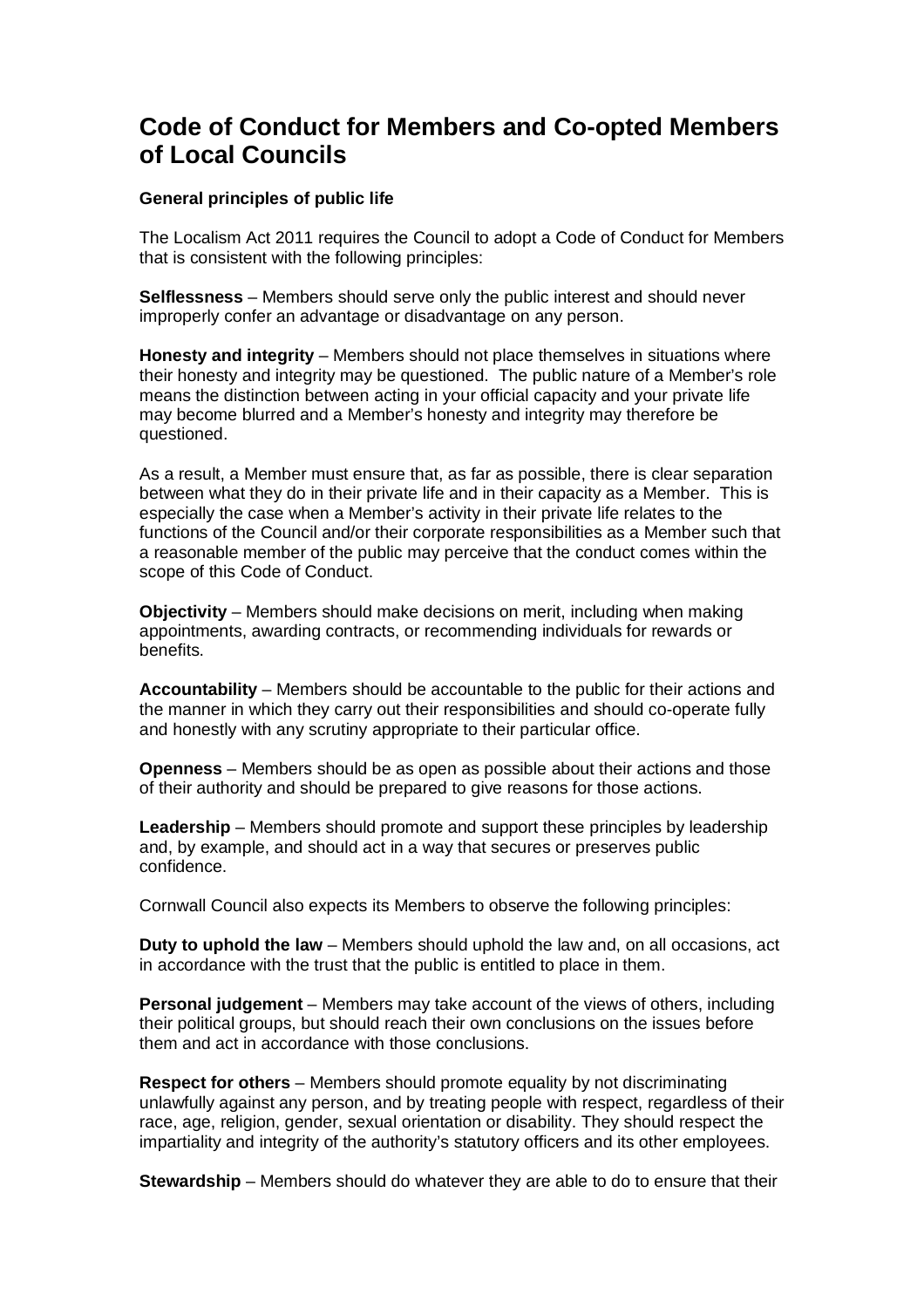authorities use their resources prudently, and in accordance with the law.

Whilst these overriding principles are not formally part of the Code of Conduct, they underpin the purpose and provisions of the Code of Conduct and are principles in accordance with which Members should conduct themselves.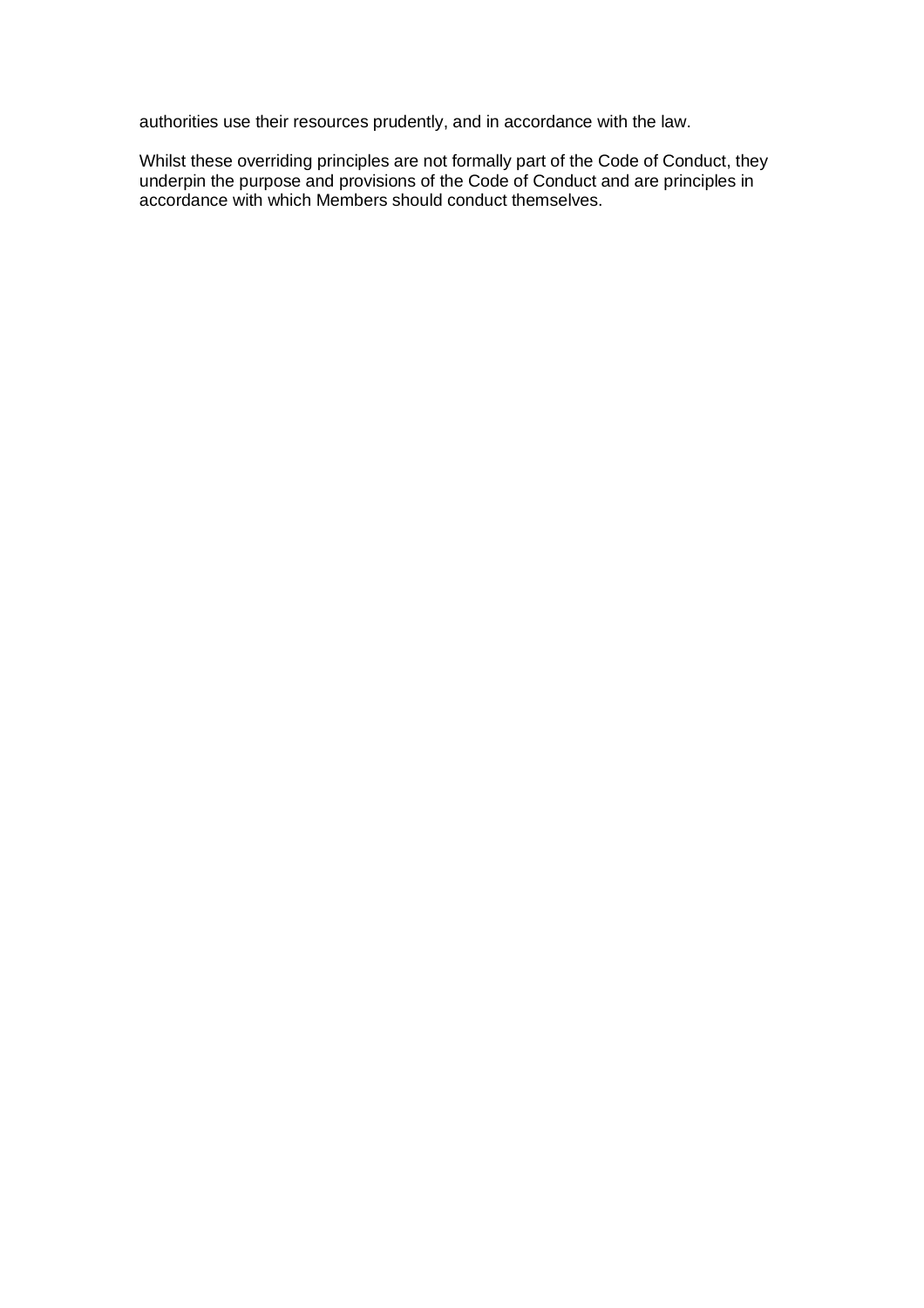#### **Introduction and Interpretation**

- 1. This Code of Conduct has been adopted by Cornwall Council to support its duty to promote and maintain high standards of conduct by Members of the Council as required by the Localism Act 2011. The Standards Committee assumes ownership of the Code on behalf of the Council and also monitors the operation of the Code in conjunction with the Monitoring Officer.
- 2. In this Code:

"**disclosable pecuniary interest**" means an interest described in Part 5A of this Code and which is an interest of a Member or an interest of (i) that Member's spouse or civil partner; (ii) a person with whom that Member is living as husband or wife; or (iii) a person with whom that Member is living as if they were civil partners, and that Member is aware that that other person has the interest as found on page 11 of this Code

"**dispensation**" means a dispensation granted by the Standards Committee of the Council or other appropriate person or body which relieves a Member from one or more of the restrictions set out in sub-paragraphs 3(5)(i), 3(5)(ii) and 3(5)(iii) of Part 3 of this Code to the extent specified in the dispensation

"**interest**" means any disclosable pecuniary interest or any disclosable nonregisterable interest where the context permits

"**meeting**" means any meeting of the Council, the Cabinet and any of the Council's or the Cabinet's committees, sub-committees, joint committees, joint sub-committees, area committees or working groups

"**Member**" includes an Elected Member and a Co-opted Member

"**non-registerable interest**" mean an interest as defined in Part 5B of this Code as found on page 13 of this Code

"**register**" means the register of disclosable pecuniary interests maintained by the Monitoring Officer of the Council

"**sensitive interest**" means an interest that a Member has (whether or not a disclosable pecuniary interest) in relation to which the Member and the Monitoring Officer consider that disclosure of the details of that interest could lead to the Member, or a person connected with the Member, being subject to violence or intimidation

**"trade union"** means a trade union within the meaning of the Trade Union and Labour Relations (Consolidation) Act 1992

- 3. This Code is arranged as follows:
	- Part 1 Application of the Code of Conduct<br>Part 2 General obligations
	- **General obligations**
	- Part 3 Registering and declaring interests
	- Part 4 Sensitive interests
	- Part 5A Pecuniary interests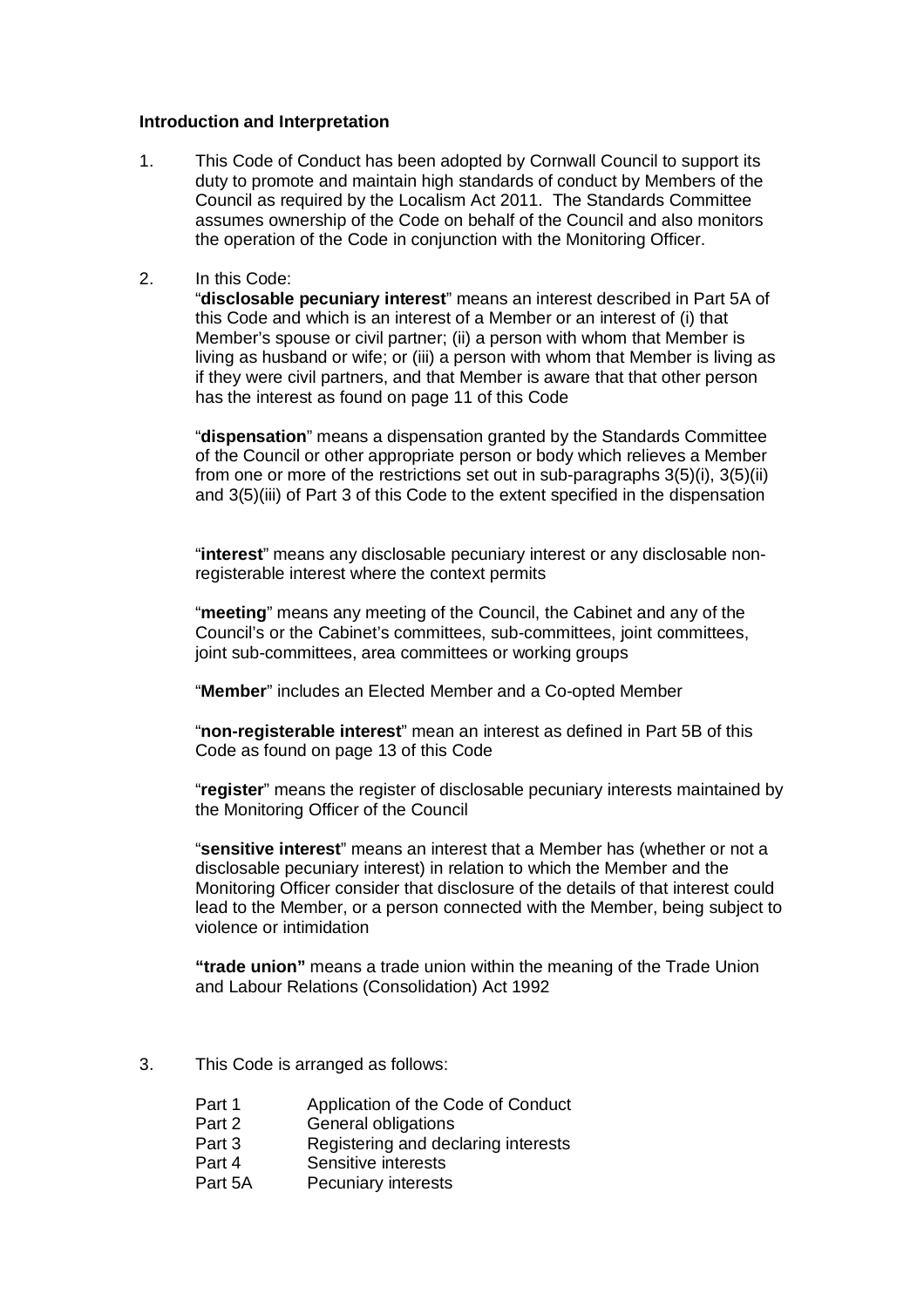Part 5B Non-registerable interests.

### **Part 1 – Application of the Code of Conduct**

- 1.1 This Code applies to you as a Member of the Council.
- 1.2. This Code should be read together with the preceding general principles of public life.
- 1.3. It is your responsibility to comply with the provisions of this Code.
- 1.4 Subject to paragraphs 1.5 and 1.6 of this Code, you must comply with this Code whenever you:
	- (a) conduct the business of the Council, which in this Code includes the business of the office to which you have been elected or appointed; or
	- (b) act, hold yourself out as acting or conduct yourself in such a way that a third party could reasonably conclude that you are acting as a representative of the Council or use knowledge you could only have obtained in your role as a representative of the Council

and references to your official capacity are construed accordingly.

- 1.5 Where you act as a representative of the Council:
	- (a) on another authority which has a Code of Conduct, you must, when acting for that other authority, comply with that other authority's Code of Conduct; or
	- (b) on any other body, you must, when acting for that other body, comply with this Code of Conduct, except and insofar as it conflicts with any lawful obligations to which that other body may be subject.
- 1.6 Where you are also a member of an authority other than the Council you must make sure that you comply with the relevant Code of Conduct depending on which role you are acting in. Your conduct may be subject to more than one Code of Conduct depending on the circumstances. Advice can be sought from the Monitoring Officer or one of his team.

### **Part 2 – General obligations**

- 2.1 You must treat others with respect.
- 2.2 You must not treat others in a way that amounts to or which may reasonably be construed as unlawfully discriminating against them.
- 2.3 You must not bully or harass any person.
- 2.4 You must not intimidate or attempt to intimidate others.
- 2.5 You must not conduct yourself in a manner which is contrary to the Council's duty to promote and maintain high standards of conduct by Members.
- 2.6 You must not accept any gifts or hospitality that could be seen by the public as likely to influence your judgement and you are responsible for declaring all gifts and hospitality received over the value of £50 from a single source in one year, either in the form of a single gift or as a cumulative total . You also must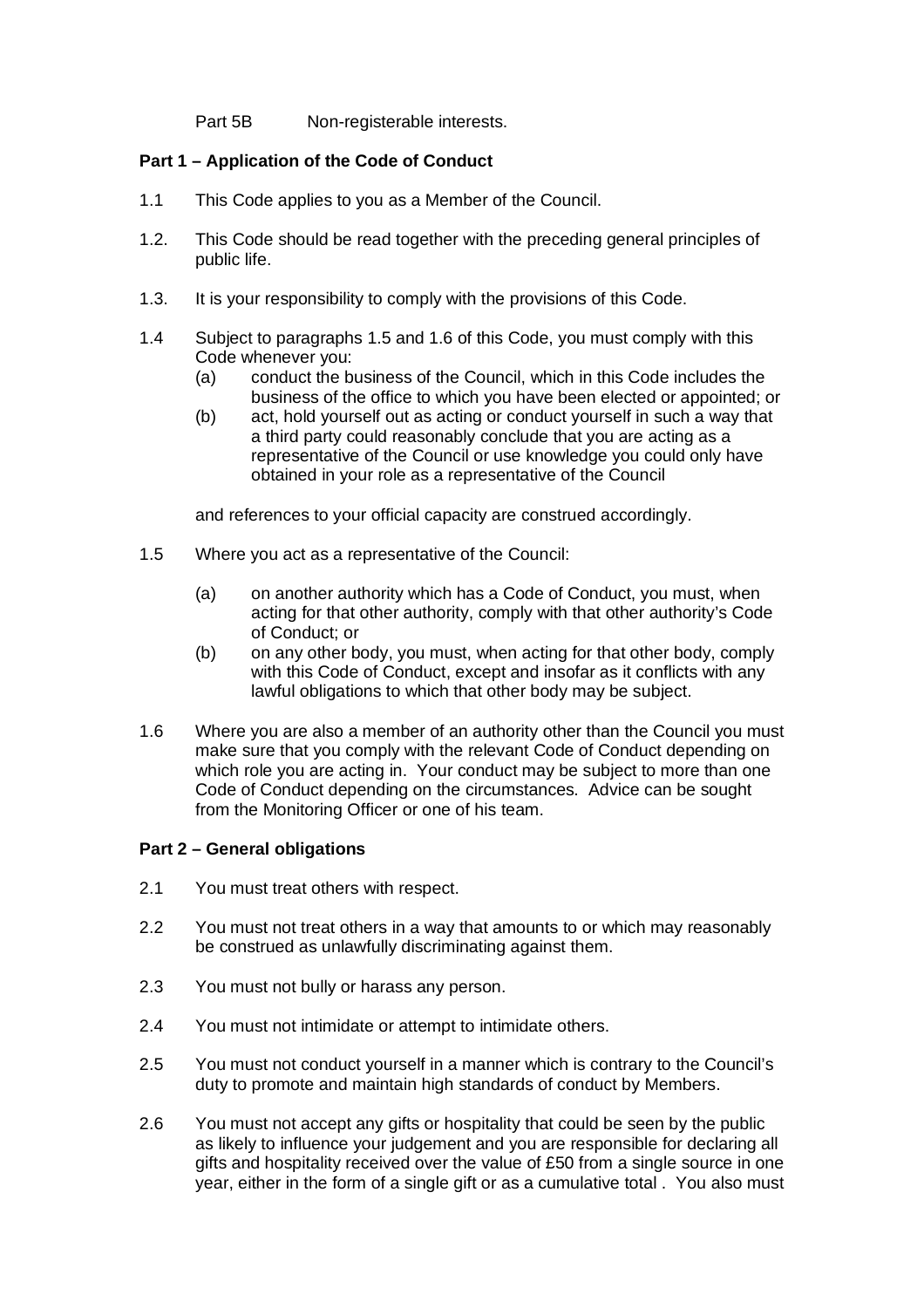register any gifts or gifts or hospitality over £50 within 28 days of receiving either the gift or hospitality.

- 2.7 You must not do anything which compromises or is likely to compromise the impartiality of those who work for or on behalf of the Council.
- 2.8 You must not disclose information given to you in confidence by anyone, or information acquired by you which you believe, or ought reasonably to be aware, is of a confidential nature, except where –
	- (i) you have the consent of a person authorised to give it;
	- (ii) you are required by law to do so;
	- (iii) the disclosure is made to a third party for the purpose of obtaining professional advice provided that the third party agrees in writing not to disclose the information to any other person before the information is provided to them; or
	- $(iv)$  the disclosure is
		- (a) reasonable and in the public interest; and
		- (b) made in good faith; and
		- (c) in compliance with the reasonable requirements of the authority, which requirements must be demonstrable by reference to an adopted policy, procedure or similar document of the Council or evidenced by advice provided by the Monitoring Officer or his nominee.
- 2.9 You must not prevent or attempt to prevent another person from gaining access to information to which that person is entitled by law.
- 2.10 You must not conduct yourself in a manner which could reasonably be regarded as bringing your office or the Council into disrepute.
- 2.11 You must not use or attempt to use your position as a Member of the Council improperly to confer on or to secure for yourself or any other person an advantage or disadvantage.
- 2.12 You must when using or authorising the use by others of the resources of the Council:
	- (i) have the prior formal permission of the Council;
	- (ii) act in accordance with the reasonable requirements of the Council;
	- (iii) ensure that such resources are not used improperly for political purposes (including party political purposes); and
	- (iv) have regard to any statutory or other requirements relating to local authority publicity.
- 2.13 You must not authorise the use of the Council's resources by yourself or any other person other than by your participation in a formal decision made at a meeting and in accordance with the Council's standing orders or other procedural rules.
- 2.14 You must give reasons for all decisions in accordance with any statutory requirements and any reasonable additional requirements imposed by the Council.
- 2.15 When reaching decisions on any matter you must have regard to any relevant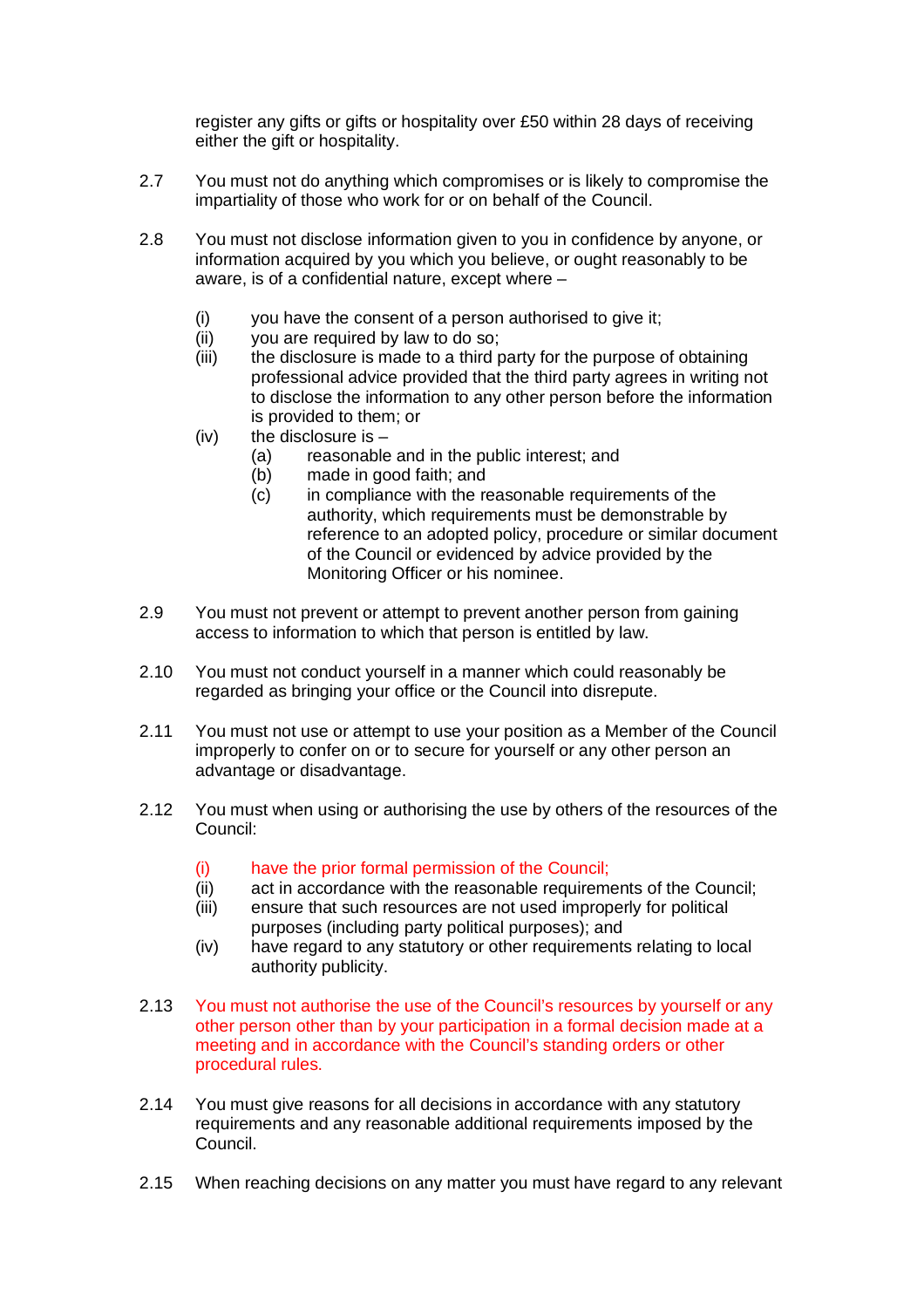advice provided to you by the Council's Proper Officer, RFO or Monitoring **Officer** 

- 2.16 You must comply with the requirements of the Monitoring Officer in assisting with any assessment or investigation relating to an alleged breach of the Code of Conduct and comply with any sanction that is imposed upon you for breaching the Code of Conduct.
- 2.17 You must complete Code of Conduct training within 6 months of taking office and then must attend refresher training every 2 years if practicable or as required by the Monitoring Officer. This training can be held virtually.

#### **Part 3 – Registering and declaring interests and withdrawal from meetings**

- 3.1 The provisions of this Part of this Code are subject to the provisions of Part 4 of this Code relating to sensitive interests.
- 3.2 Within 28 days of becoming a Member you must notify the Council's Monitoring Officer of any disclosable pecuniary interest that you have and your membership of any trade union(s) at the time of giving the notification.
- 3.3 Where you become a Member as a result of re-election or your co-option being renewed you need only comply with paragraph 3.2 of this Code to the extent that your disclosable pecuniary interests and your trade union membership(s) are not already entered on the register at the time the notification is given.
- 3.4 You are not required to notify non-registerable interests to the Monitoring Officer for inclusion in the register.
- 3.5 If you are present at a meeting and you are aware that you have a nonregisterable interest, a disclosable pecuniary interest or an interest by virtue of any trade union membership in any matter being considered or to be considered at the meeting you must disclose that interest to the meeting if that interest is not already entered in the register and, unless you have the benefit of a current and relevant dispensation in relation to that matter, you must:
	- (i) not participate, or participate further, in any discussions of the matter at the meeting;
	- (ii) not participate in any vote, or further vote, taken on the matter at the meeting; and
	- (iii) remove yourself from the meeting while any discussion or vote takes place on the matter, to the extent that you are required to absent yourself in accordance with the Council's standing orders or other relevant procedural rules.
- 3.5A Where a Member has a non-registerable interest in a matter to which paragraph 3.5 relates that does not benefit from a valid dispensation and that interest arises only from the Member's participation in or membership of a body whose objects or purposes are charitable, philanthropic or otherwise for the benefit of the community or a section of the community the Member may with the permission of the Chairman of the meeting or until such time as the Chairman directs the Member to stop, address the meeting to provide such information as they reasonably consider might inform the debate and decision to be made before complying with paragraphs 3.5(i), (ii) and (iii).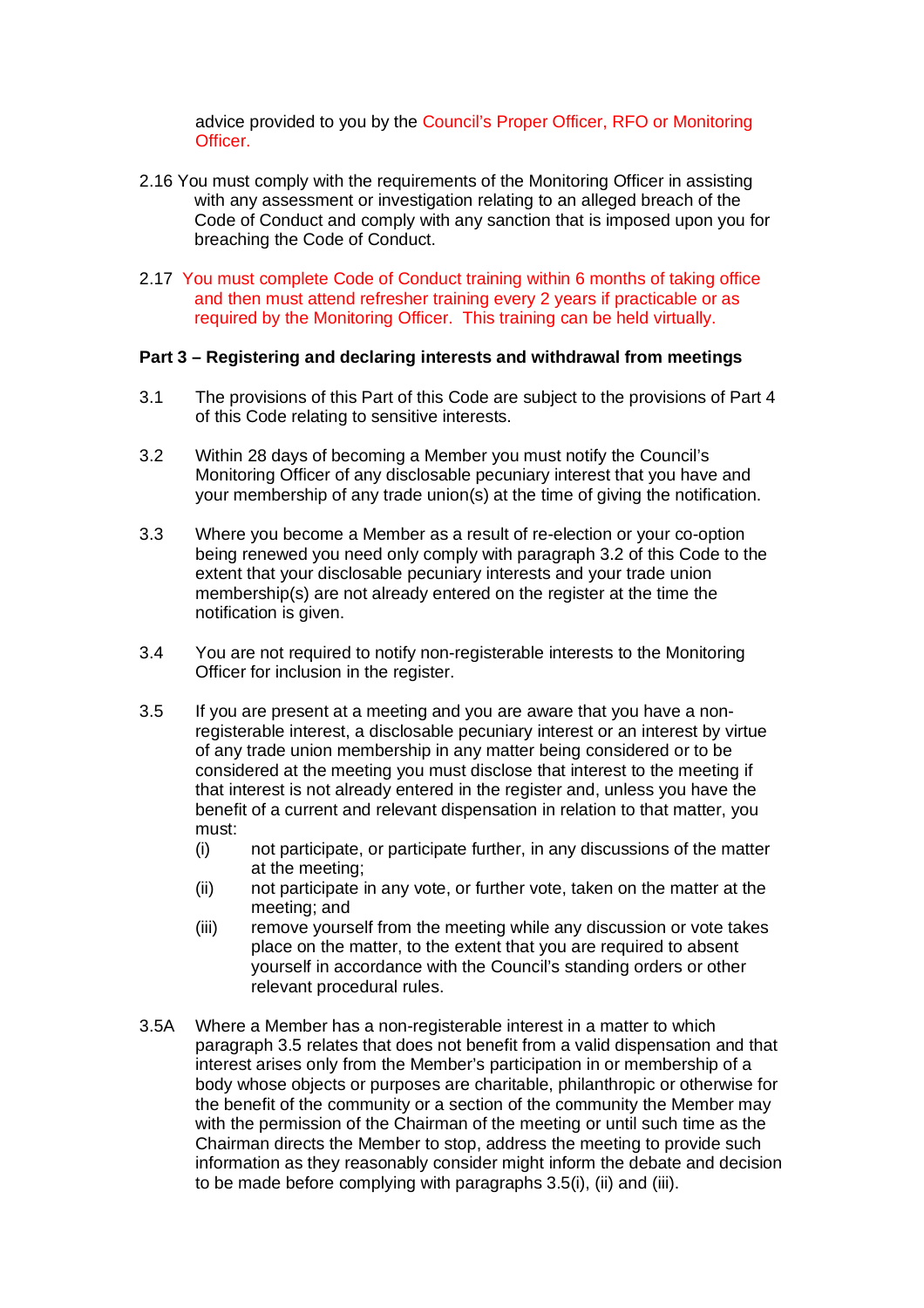- 3.6 If a disclosable pecuniary interest or any membership of a trade union to which paragraph 3.5 relates is not entered in the register and has not already been notified to the Monitoring Officer at the time of the disclosure you must notify the Monitoring Officer of that interest within 28 days of the disclosure being made at the meeting.
- 3.7 Where you are able to discharge a function of the Council acting alone and you are aware that you have a non-registerable interest, a disclosable pecuniary interest or an interest by virtue of any trade union membership(s) in a matter being dealt with, or to be dealt with, by you in the course of discharging that function you must :
	- (i) not take any steps, or any further steps, in relation to the matter (except for the purpose of enabling the matter to be dealt with otherwise than by you); and
	- (ii) if the interest is a disclosable pecuniary interest or membership of a trade union, notify the Monitoring Officer of that interest within 28 days of becoming aware of the interest if the interest is not entered in the register and has not already been notified to the Monitoring Officer.
- 3.8 Within 28 days of becoming aware of any new disclosable pecuniary interest or trade union membership, or change to any disclosable pecuniary interest or trade union membership already registered or notified to the Monitoring Officer, you must notify that new interest or the change in the interest to the Monitoring Officer.
- 3.9 All notifications of disclosable pecuniary interests and trade union membership to the Monitoring Officer, excepting those made verbally at meetings, must be made in writing.
- 3.10 You must notify the proper officer of your Council in writing of the detail of all disclosable pecuniary interests that are notified or confirmed to the Monitoring Officer.

### **Part 4 – Sensitive interests**

- 4.1 Members must notify the Monitoring Officer of the details of sensitive interests but the details of such interests shall not be included in any published version of the register.
- 4.2 The requirement in paragraph 3(5) of Part 3 of this Code to disclose interests to meetings shall in relation to sensitive interests be limited to declaring the existence of an interest and the detail of the interest need not be declared.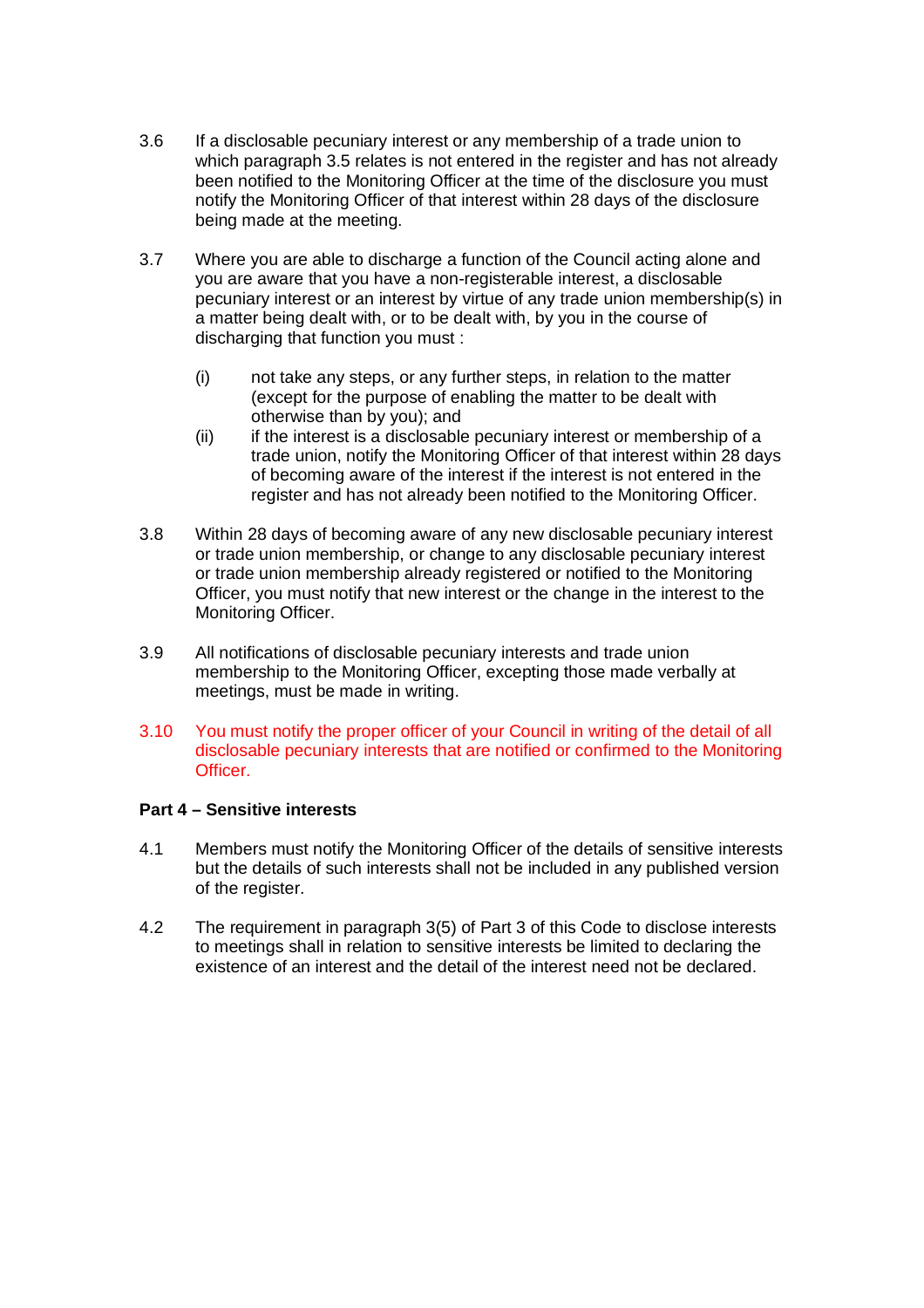# **Part 5A – Disclosable Pecuniary Interests**

In this Part of the Code the expressions in the middle column have the meanings attributed to them in the right hand column

| (a)(i)   | "body in which the<br>relevant person has<br>a beneficial interest" | means a firm in which the relevant person is a<br>partner or a body corporate of which the relevant<br>person is a director or in the securities of which<br>the relevant person has a beneficial interest                                                                         |
|----------|---------------------------------------------------------------------|------------------------------------------------------------------------------------------------------------------------------------------------------------------------------------------------------------------------------------------------------------------------------------|
| (a)(ii)  | "director"                                                          | includes a member of the committee of<br>management of an industrial and provident<br>society                                                                                                                                                                                      |
| (a)(iii) | "land"                                                              | includes an easement, servitude, interest, or right<br>over land which does not carry with it a right for<br>the relevant person (alone or jointly with another)<br>to occupy the land or to receive income                                                                        |
| (a)(iv)  | "relevant authority"                                                | means the authority of which you are a member                                                                                                                                                                                                                                      |
| (a)(v)   | "relevant person"                                                   | means you, your spouse or civil partner, a person<br>with whom you are living with as husband and<br>wife or a person with whom you are living with as<br>if you are civil partners                                                                                                |
| (a)(vi)  | "securities"                                                        | means shares, debentures, debenture stock, loan<br>stock, bonds, units of a collective investment<br>scheme within the meaning of the Financial<br>Services and Markets Act 2000 and other<br>securities of any description, other than money<br>deposited with a building society |

The following table sets out the disclosable pecuniary interests that have been prescribed by the Secretary of State for the purposes of the Code of Conduct and the Localism Act, 2011.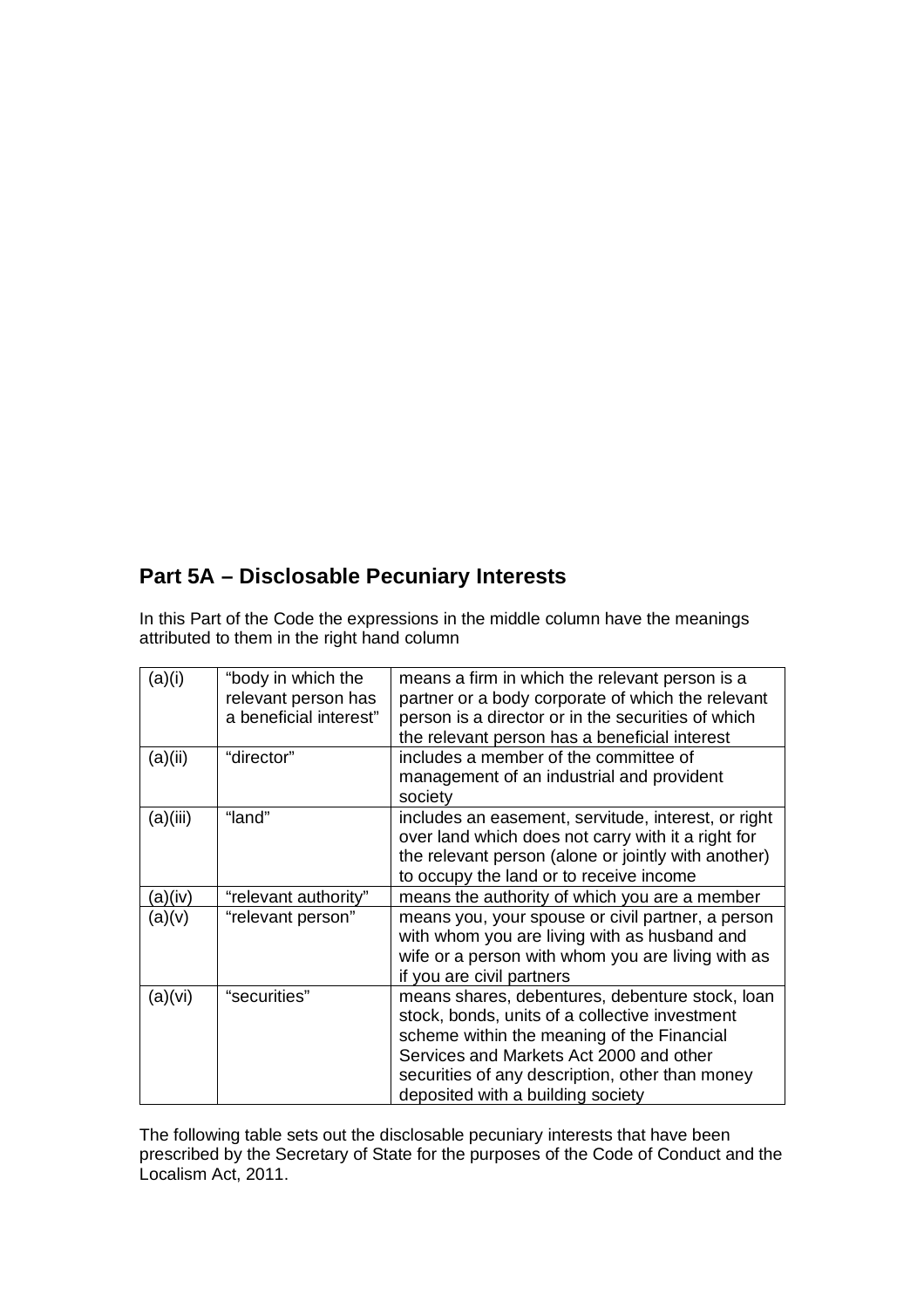| Interest |                                                         | Description                                                                                                                                                                                                                                                                                                                                                                                                                                                                                                                                                                               |  |
|----------|---------------------------------------------------------|-------------------------------------------------------------------------------------------------------------------------------------------------------------------------------------------------------------------------------------------------------------------------------------------------------------------------------------------------------------------------------------------------------------------------------------------------------------------------------------------------------------------------------------------------------------------------------------------|--|
| (b)(i)   | Employment, office,<br>trade, profession or<br>vocation | Any employment, office, trade, profession or<br>vocation carried on for profit or gain                                                                                                                                                                                                                                                                                                                                                                                                                                                                                                    |  |
| (b)(ii)  | Sponsorship                                             | Any payment or provision of any other financial<br>benefit (other than from the relevant authority)<br>made or provided within the relevant period in<br>respect of any expenses incurred by you in<br>carrying out your duties as a member, or towards<br>the election expenses of you. This includes any<br>payment or financial benefit from a trade union(as<br>defined above)                                                                                                                                                                                                        |  |
| (b)(iii) | Contracts                                               | Any contract which is made between the relevant<br>person (or a body which in which the relevant<br>person has a beneficial interest) and the relevant<br>authority under which goods and services are to<br>be provided or works are to be executed and<br>which has not been fully discharged                                                                                                                                                                                                                                                                                           |  |
| (b)(iv)  | Land                                                    | Any beneficial interest in land which is within the<br>area of the relevant authority                                                                                                                                                                                                                                                                                                                                                                                                                                                                                                     |  |
| (b)(v)   | Licences                                                | Any licence (alone or jointly with others) to occupy<br>land in the area of the relevant authority for a<br>month or longer                                                                                                                                                                                                                                                                                                                                                                                                                                                               |  |
| (b)(vi)  | Corporate<br>tenancies                                  | Any tenancy where, to your knowledge, the<br>landlord is the relevant authority and the tenant is<br>a body in which the relevant person has a<br>beneficial interest                                                                                                                                                                                                                                                                                                                                                                                                                     |  |
| (b)(vii) | <b>Securities</b>                                       | Any beneficial interest in securities of any body<br>where that body, to your knowledge, has a place<br>of business or land in the area of the relevant<br>authority and either the total nominal value of the<br>securities exceeds £25,000 or one hundredth of<br>the total of the issued share capital of that body,<br>or if the share capital of that body is of more than<br>one class the total nominal value of the shares in<br>any one class in which the relevant person has a<br>beneficial interest exceeds one hundredth of the<br>total issued share capital of that class |  |